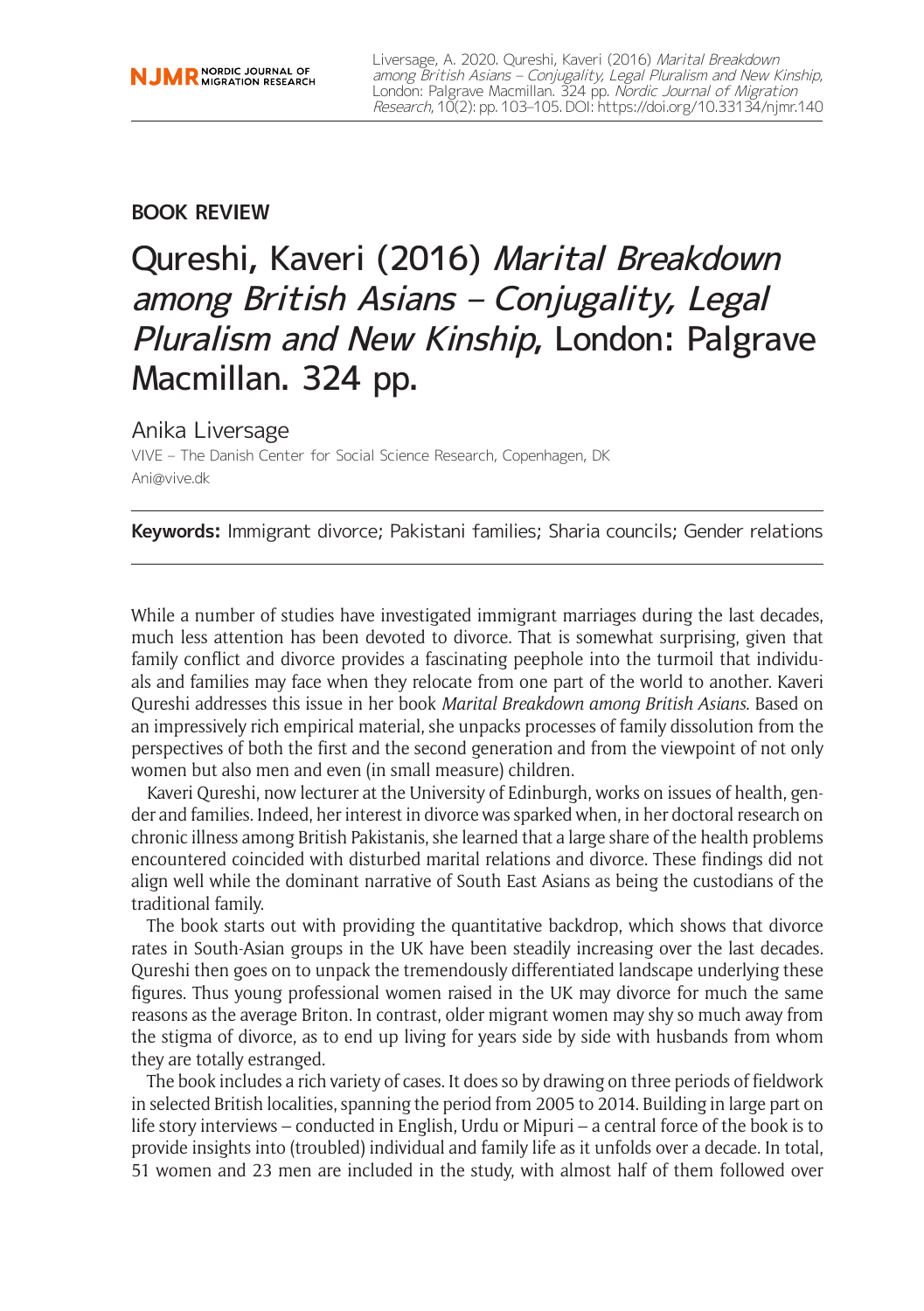time. Qureshi also sat in on some 40 mediation sessions in a large sharia council and talked with activists, lawyers and marriage counselors.

Drawing on literature applying both a majority and a minority perspective, the book moves the reader through the – sometimes long and arduous – processes of family breakup. Hence, it includes chapters on issues as marital conflicts, actions to keep couples together (through, for example, family mediation), and looks in detail at the divorces themselves. Providing detailed insights into family dynamics, the book points out, for example, that having a love marriage rather than an arranged one may mean less access to kinship support in case of problems. The book also unpacks how the complex landscape of mobility may affect marriages. Thus, some women, raised in the UK, may strategically opt for spouses from the sub-continent in order to gain the upper hand in a marital relationship to a marriage migrant spouse.

Centrally, the book provides a study of 'Muslim divorce' from outside a sharia council perspective. While also including field work from this context, its main perspective is with the women and men whose marriages fail. It thus provides important documentation of how individuals may hold very divergent interpretations of 'what counts' in Muslim divorce matters: While some consider a civil divorce as holding Islamic validity, others do not, making it necessary for them to end their Muslim marriage in a religiously sanctioned way. Some indeed find themselves in a 'grey zone', feeling uncertain about whether or not they are still Islamically married – a topic which may become particularly pertinent if women later want to enter into new relationships. With a perspective on the less institutionalized – mostly family based – forms of dispute resolution, the book provides an alternative to research based solely on fieldwork from within the British sharia councils. In fact this approach has led to what Prakash Shah (2013) has described as the 'shariatization' of studies of legal pluralism. While such venues indeed play a role when it comes to immigrant divorce, this study points to their role being smaller and their authority more limited than is commonly perceived.

Proposing a four-fold typology for the reasons behind divorce, the book provides a discussion of different types of processes underlying the family conflicts. In this discussion, the book also includes mainstream divorce literature to bring out the many similarities between these South-Asian divorces and family break-up in majority families rather than over-focusing on, for example, issues of 'culture'. Especially in divorces amongst individuals, raised in the UK, a lot of the adjustment to divorced life can be understood as individuals grappling with mainstream issues such as how to co-parent after a divorce, and how to adjust to the new reality of half- and step-siblings.

Throughout the book, Qureshi draws attention to the complex and often highly gendered family dynamics. Her ability to provide also the severely under-researched male perspective is indeed rare. We learn, for example, of Afzal. While his ex-wife (whose life is chronicled in other chapters) got empowered by the divorce, and was able to rebuild her life around the children and her female friends, Afzal's life had become 'unremittingly miserable' after the family break-up. Sharing a flat with other single Pakistani men, he lived much of his life out of his taxi cab. As his ex-wife had taken out a court order to prevent him from seeing his children, he was ruminating over whether life was indeed worth living any more.

In other cases, women, too, were badly hurt both by highly troubled marriages, and by divorces that could take years to complete. Commonly the ones initiating the divorces, however, a man is quoted for saying that in the UK: 'Even the aunties are getting divorced these days… It is something in the water here, once the women drink a drop of that water they want their freedom' (p. 69).

I thoroughly enjoyed the book, and especially the first-person narratives of how individuals, over the course of a decade, handled their lives. From accounts of women bowing to family pressures to try to keep families together despite severe conflict, over marriages nevertheless